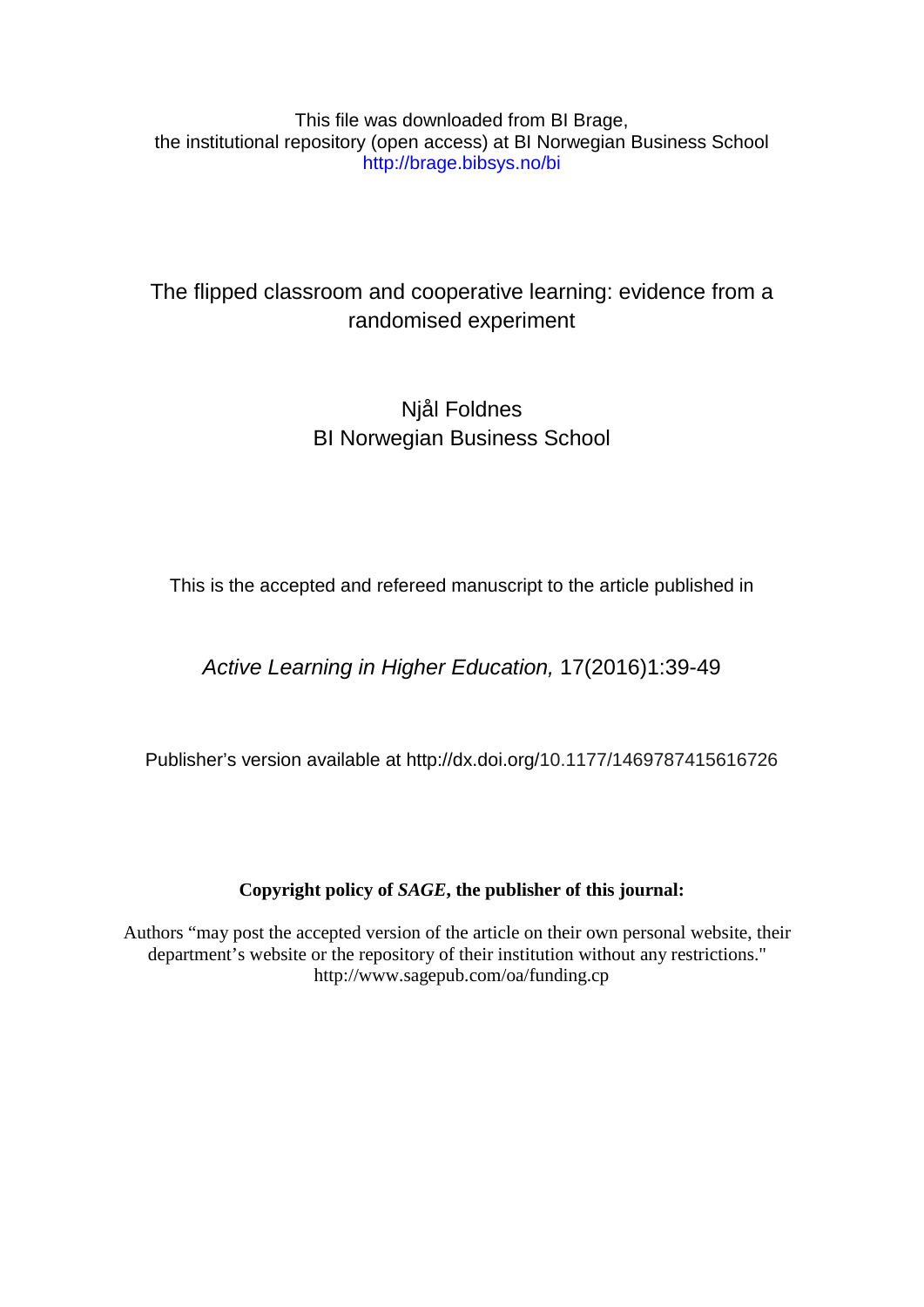# The flipped classroom and cooperative learning: Evidence from a randomised experiment

## Njål Foldnes<sup>∗</sup>

*BI Norwegian Business School*

#### Abstract

This article describes a study which compares the effectiveness of the flipped classroom relative to the traditional lecturebased classroom. We investigated two implementations of the flipped classroom. The first implementation did not actively encourage cooperative learning, with students progressing through the course at their own pace. With this implementation student examination scores did not differ between the lecture classes and the flipped classroom. The second implementation was organised with cooperative learning activities. In a randomised control-group pretest-posttest experiment student scores on a post-test and on the final examination were significantly higher for the flipped classroom group than for the control group receiving traditional lectures. This demonstrates that the classroom flip, if properly implemented with cooperative learning, can lead to increased academic performance.

Keywords

flipped classroom; randomised controlled trial; collaboration; cooperative learning

#### 1. Cooperative learning in higher education

Although the traditional lecture prevails in higher education as the most popular teaching method, recent technological advances have made possible blended or hybrid learning classrooms, in which students learn at least in part through online delivery of content. In a flipped classroom, also known as an inverted classroom, a type of blended learning approach is used whereby traditional lectures are moved outside the classroom through the use of online videos. Knowledge transmission

<sup>∗</sup>Correspondence concerning this article should be addressed to *njal.foldnes@bi.no*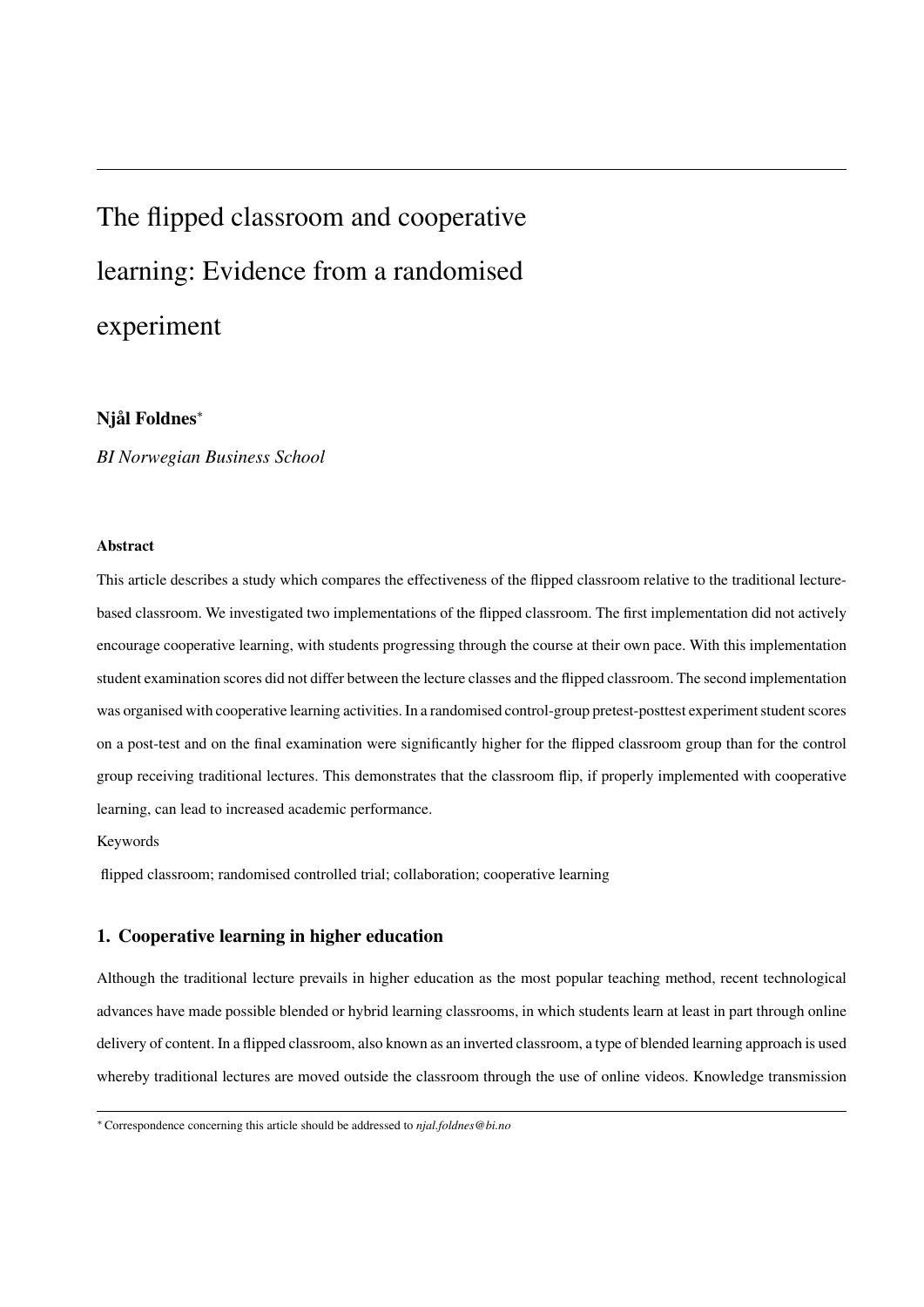is delivered through videos that students view outside of class. Classroom time is then freed up so that the educator may challenge students using more active forms of learning than usually employed in lectures. Although the flipped classroom may seem particularly suited for active learning activities, it is acknowledged that more traditional lecture-based instruction may also contain some active learning components (Cavanagh, 2011)

Cooperative learning occurs when students work together in a group to reach their learning goals through discussion and peer feedback. The case for cooperative learning is theoretically well-founded in the theory of social interdependence (Johnson, Johnson, & Smith, 2007). Many studies indicate that persons involved in cooperative learning show a greater effort to achieve than persons involved in learning on their own, that is, when not learning in a group/as part of a team (Springer, Stanne, & Donovan, 1999; Johnson, Johnson, & Stanne, 2000; Hassanien, 2007; Roseth, Johnson, & Johnson, 2008). However, as noted by Herrmann (2013), the vast majority of these studies are with children in primary and secondary schools. These findings may not be expected to transfer to higher education. Little empirical evidence exists to support the use of cooperative learning to enhance academic performance in higher education (see Herrmann (2013) for a review). It is therefore of interest to further investigate ways to organise cooperative learning in higher education.

The literature concerning the effectiveness of the flipped classroom is diverse and growing (J. Bishop & Verleger, 2013; Zhao & Breslow, 2013). Outcome variables that have been studied are learning environment (J. Bishop & Verleger, 2013) and student perceptions and/or student performance (Lage, Platt, & Treglia, 2000; Davies, Dean, & Ball, 2013; Mason, Shuman, & Cook, 2013; Love, Hodge, Grandgenett, & Swift, 2013). Studies have been conducted in diverse courses such as engineering (J. L. Bishop & Verleger, 2013; Mason et al., 2013), information systems (Davies et al., 2013), economics (Lage et al., 2000), mathematics (McGivney-Burelle & Xue, 2013; Love et al., 2013) and statistics (Strayer, 2012). Studies also vary with respect to methodology, from single-group studies that do not control for confounding variables (for example,Lage et al. (2000)), via pre-post designs that investigate change occurring from one period to the next when a teaching approach is changed, for example (Lage et al., 2000; Davies et al., 2013), to studies with treatment (flipped classroom) and control (lecture) groups (Deslauriers, Schelew, & Wieman, 2011; Strayer, 2012; McGivney-Burelle & Xue, 2013; Love et al., 2013). However, in most treatment-control studies, the groups were not formed by randomisation, so it is possible that results are obscured by confounding variables. Studies also differ with respect to the duration of the flipped instruction period. Some studies (Deslauriers et al., 2011; Love et al., 2013) implement flipped instruction only in some units of the course, while in other studies flipped instruction was used for the full course length.

The flipped classroom literature is still in an early phase, and no clear patterns have yet emerged that would indicate how to implement the flipped classroom effectively. Also properly designed studies are lacking. The study described in this article contributes to the literature firstly by investigating two different implementations of the flipped classroom. One implementation is where students in a flipped classroom work alone, that is, they do not work in groups/teams. In this more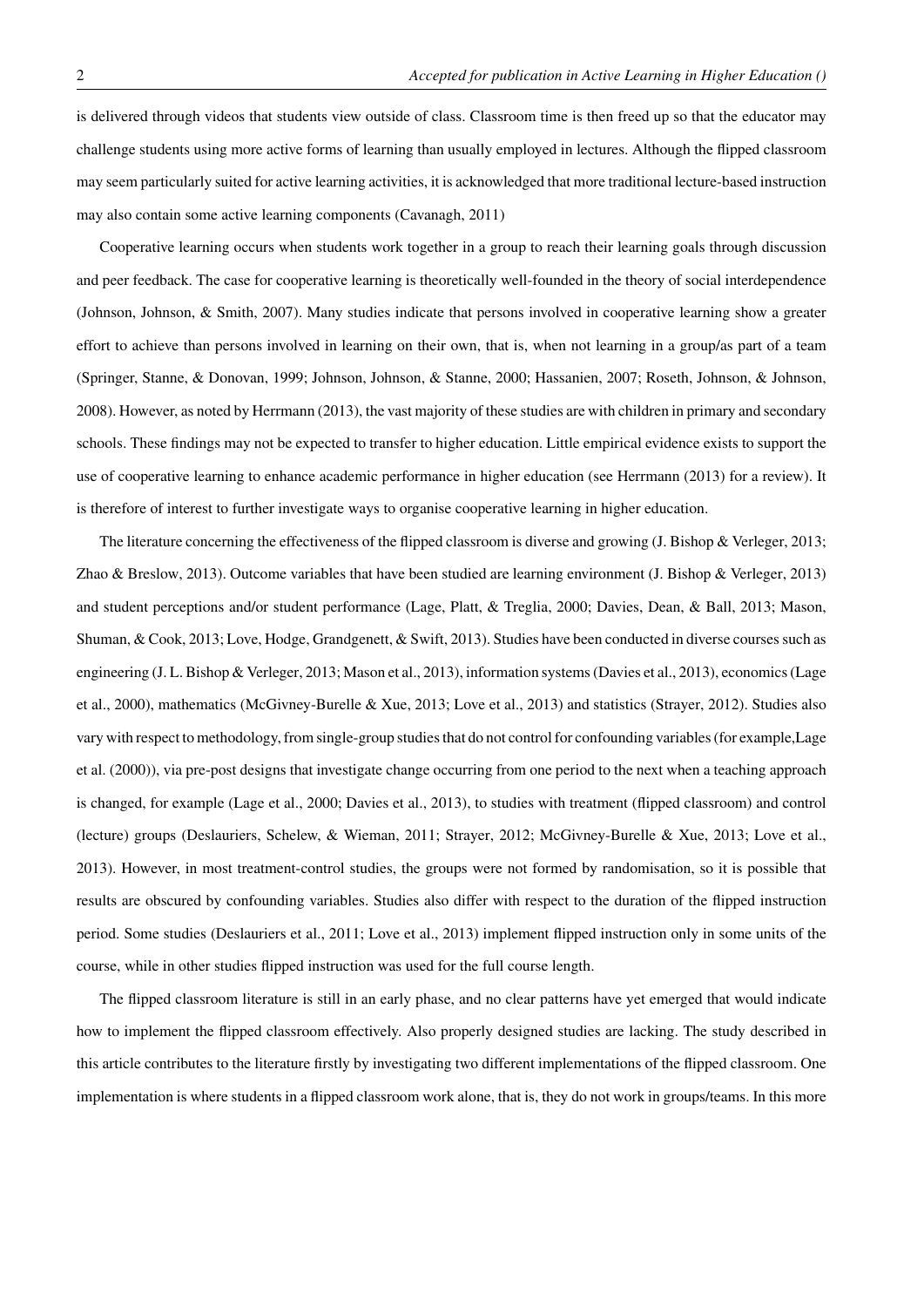"traditional" model, the students view videos for homework, and use class time to work, mostly individually, on assigned exercises. The other implementation encourages cooperative learning by organizing class time with group work. A second contribution is the use of a randomised controlled design in comparing the latter implementation to the traditional lecture format. To the best of our knowledge such a design has not yet been employed in the evaluation of the flipped classroom. The research aim was to investigate two ways of implementing the flipped classroom and to evaluate whether either of these may lead to increased student performance relative to the more traditional lecture-homework model.

#### 2. Methods

This section comprises two parts. Called "Study 1", the flipped classroom was organised in such a way that students worked mostly alone during class time. All online videos were available at the beginning of the course, allowing students to progress at their own pace through the entire course. There were no organised cooperative learning activities, that is, the students were not asked to work in groups/teams. Called "Study 2", the flipped classroom was organised differently, with all students working on the same course unit at the same time. The students were required to work in groups/teams, that is, to work cooperatively in class. The sections below provide further detail on these two studies. In both studies, a particular implementation of the flipped classroom was compared to the traditional lecture class.

#### *2.1. Case description*

Both Study 1 and Study 2 were conducted in semester-long first year undergraduate courses at a business school that has campuses in the largest Norwegian cities. Study 1 was conducted in a statistics course and Study 2 in a mathematics course. In both studies a particular implementation of the flipped classroom was compared to a more traditional way of instruction, based on lectures and homework. In this traditional format, the courses were taught in a lecture hall with weekly lectures. Between lectures the students were given suggestions on which exercises to do for homework to further learn the material. These exercises were not mandatory. The lecture format employed in both studies contained elements of active learning in addition to traditional lecturing. That is, in each lecture session the lecturer regularly presented an exercise that the students were asked to work on for a few minutes, and after that the lecturer worked through the exercise in front of the class. The lecturer/instructor spent the same time with the students in the flipped classroom and in the traditional lecture format. Student assessment in both courses was done through an individual examination at the end of the semester.

In both studies the flipped classroom employed screencast videos produced by the instructor of the course. These videos captured the calculations of the instructor with synched audio commentary, and were used to transfer the same knowledge as lectures: demonstrating algorithms for problem solving and providing conceptual understanding by interpreting each calculation step. Videos were organised into learning modules, each module covering the same material as taught in a typical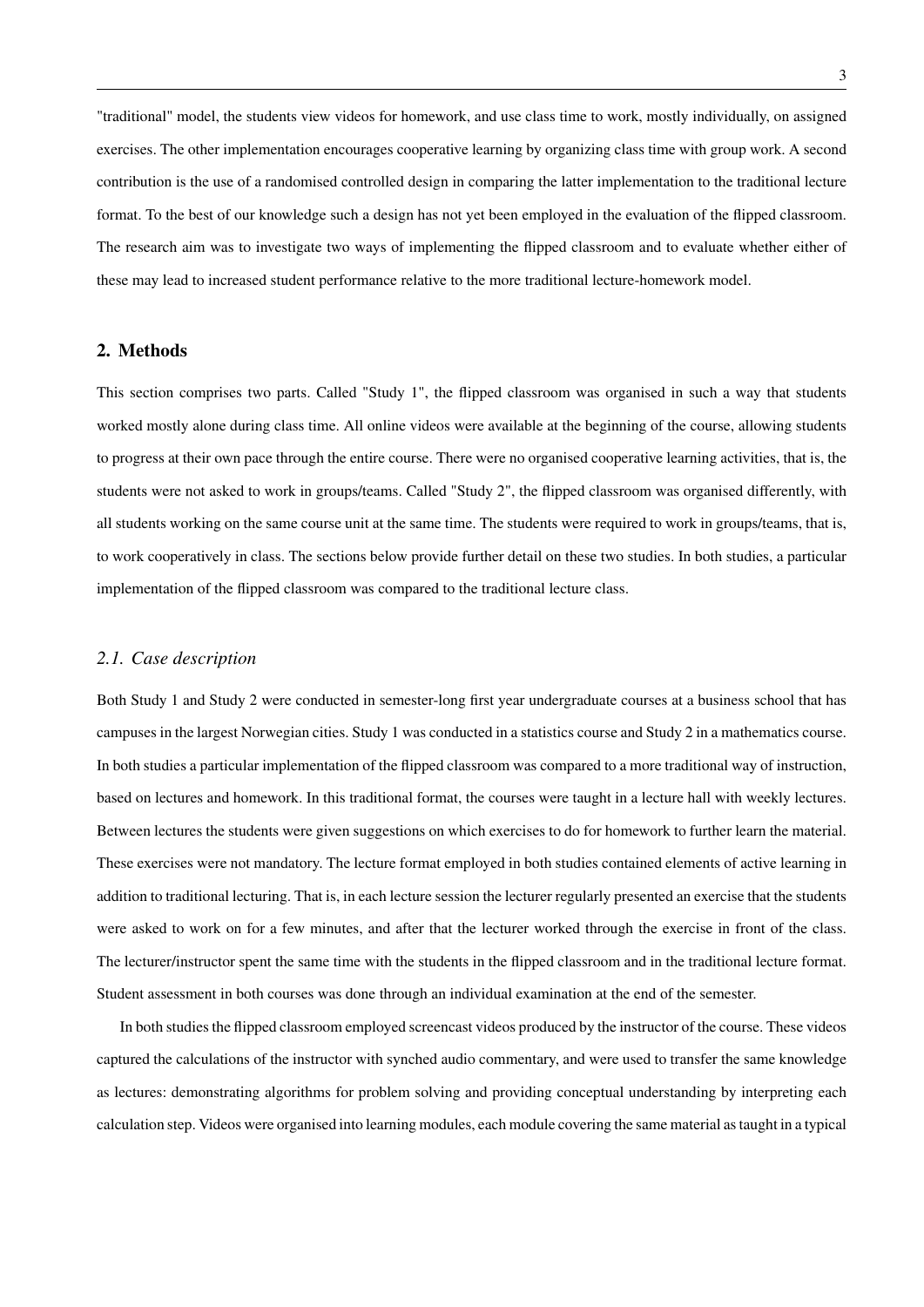lecture session of three 45-minute lecture hours. A learning module, in addition to two or three videos, also contained a description of learning goals, key words, a textbook reading list and a set of exercises. The modules were available for the students on the digital learning platform. The videos presented the material in a more condensed form than lectures. Material normally covered in a lecture session of three 45-minute lecture hours typically corresponded to two or three videos, each lasting about ten minutes. However, many students reported spending several hours watching these videos at home, sometimes pausing and replaying parts to gain better understanding.

Flipped instruction took place in a study area with a mix of tables and study cells, where the instructor could move about freely and engage with the students. The instruction schedule was identical for the flipped classroom and the lecture format, with three consecutive 45-minute sessions in both the flipped classroom and lecture format each week. Hence the instructor spent the same amount of time with the students in the flipped and in the lecture format. Between instruction sessions, students following lectures were asked to work on assigned textbook exercises, while students in the flipped classroom were asked to watch the videos. The exercises were given on a week-by-week basis, and an average student may have spent about three hours working through all exercises. During the three-hour instruction sessions, students in the flipped classroom were asked to work on the assigned exercises.

## *2.2. Study 1: The flipped classroom where students are not in teams/groups*

A major design choice for implementing a flipped classroom is whether all content (for example, videos and exercises) should be released at the beginning of the semester, or in a week-by-week fashion so that students tend to work with the same material at the same time. If all course material is made fully available online at the beginning of the semester, students progress through the material at a reasonable pace. The student moves on to the next learning unit only after having mastered the content (Bloom, 1968). Bergmann and Sams (2012) refer to this as the flipped-mastery classroom model, and consider it best practice. In Study 1 this model was employed, with all learning modules (videos, exercises, etcetera) available to the student from the beginning of the semester. During class time the instructor helped students on a mostly individual basis, by answering questions the student might have concerning theory or conceptual issues, or helping with the exercises. This occurred with individual students or in small spontaneously formed groups. The instructor did not ask students to work in groups, but it happened that groups were improvised by the students when working on the same exercise. These groups dissolved when students had worked through the exercise. The instructor did not interfere with the forming and dissolving of groups. For such group work among students to occur, it was necessary that they had progressed to the same learning unit, which was not always the case. Hence group work in Study 1 was ad hoc and occurred only to a limited extent. The exercises that students in the flipped classroom worked with during class time were identical to those assigned as homework to students following lectures.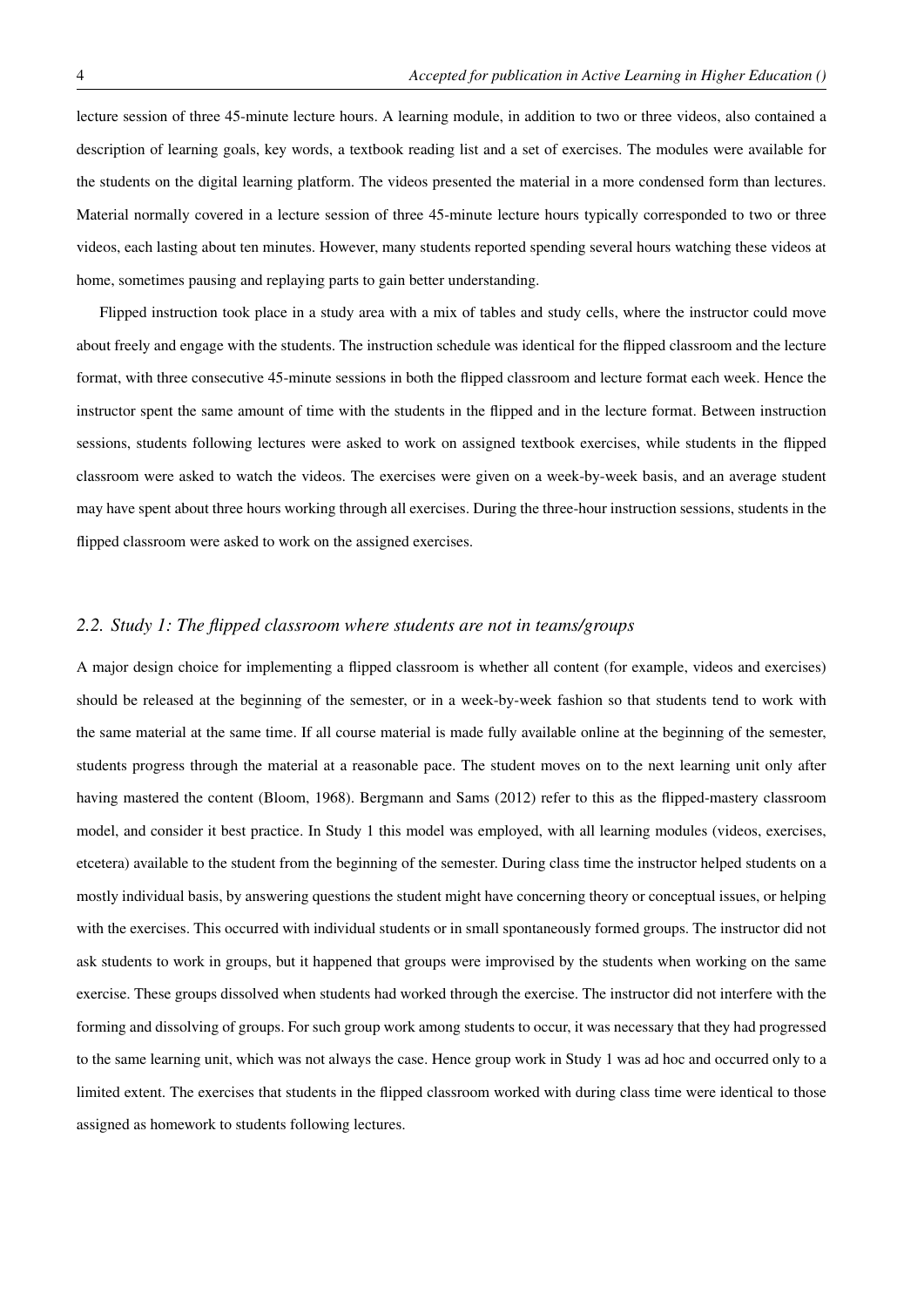Table 1: Instructor, instruction method, and class size at six campuses. 2012 and 2013. Instructors: A, B and C. Instruction method: L = Lecture, F = Flipped. Campuses:  $1 = \text{Bergen}, 2 = \text{Oslo}, 3 = \text{Stavanger}, 4 = \text{Drammen}, 5 = \text{Kristiansand}, 6 = \text{O}$ Trondheim.

|      | Campus                                            |  |  |  |  |  |
|------|---------------------------------------------------|--|--|--|--|--|
| Year |                                                   |  |  |  |  |  |
|      | 2012 A-L-232 B-L-272 C-L-60 B-L-52                |  |  |  |  |  |
|      | 2013 A-L-226 B-L-441 C-F-51 B-L-40 B-L-40 A-L-143 |  |  |  |  |  |

Student performance in Study 1 was measured by the grade on the final examination. Performance was investigated at six campuses, in 2012 and 2013, in a total of ten classes, totalling 1,569 students as represented in Table 1. The classes were given by three instructors (A, B and C), all well-qualified and experienced. All students completed the same final examination. None of the instructors participated in writing the examinations. Examiners external to the universities were used to grade the examinations. These were senior members of staff from other universities. The flipped classroom was implemented in one class with 51 students, the nine others being taught with traditional lectures and homework. The goal was to investigate whether the introduction of flipped learning in one class in 2013 had a significant effect on student performance relative to the traditional lecture format.

Performance in each term was measured by the grade on the final exam. Each term all students took the same final exam. None of the instructors participated in writing exams. External examiners were used to grade the exams.

Since each student belongs to a larger group of students in the same class, we have a multilevel model of student performance. At the micro level, we have the response variable, namely student's grade on the final exam. To reduce unexplained variance we also include a micro-level covariate: aptitude, represented by the grade point average (GPA) obtained the preceding term. At the macro-level (i.e. class level), we have three categorical variables: instructor (A,B, or C), type of instruction (flipped or traditional), and term (2012 or 2013).

*Data analysis used for Study 1* Since each student belongs to a larger group of students in the same class, a multilevel model of student performance is employed. At the micro (that is, student) level the response variable is the studentâ $E^{TM}$ s grade on the final examination. To reduce unexplained variance a micro-level covariate aptitude is included, represented by the grade point average (GPA) obtained the preceding semester. At the macro (that is, class) level there are three categorical variables: instructor (A, B, or C), type of instruction (flipped or traditional), and semester (2012 or 2013). The latter variable is included to account for the fact that the examinations given in 2012 and 2013 were different. Note however that in each year all classes were given the same examination. The nesting of students in classes requires a multilevel model with two levels: student, indexed by i, and class, indexed by j. The micro-level variables are  $g_{ij}$ , the grade on the final statistics examination for student i nested in class j, and the GPA obtained in the preceding semester,  $gpa_{ij}$ . At the class level, we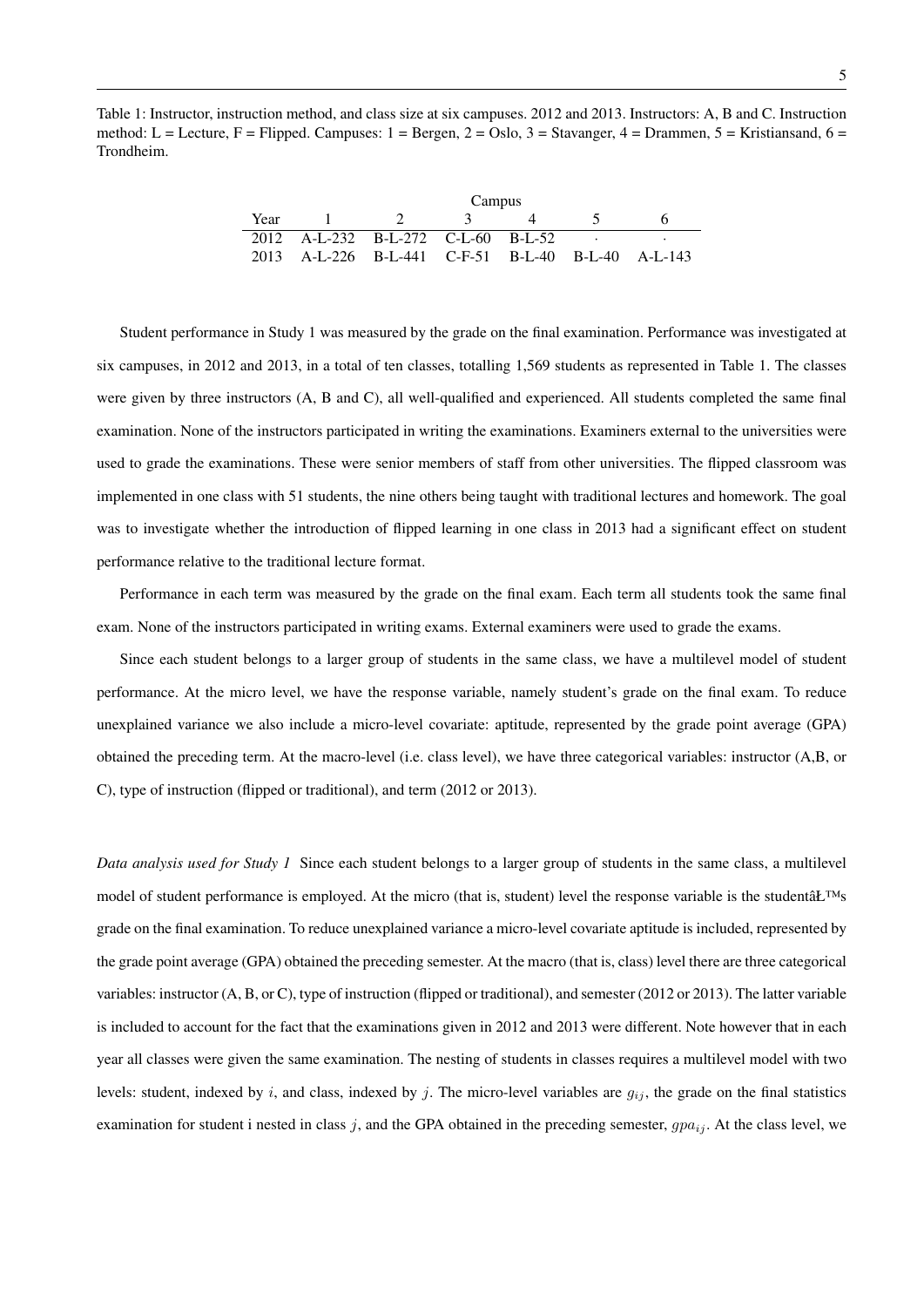have the following categorical variables: instructor, represented by dummy variables  $A_j$  and  $B_j$ , for instructors A and B; instruction method  $M_j$ , with  $M_j = 0$  and  $M_j = 1$  for traditional and flipped, respectively; finally,  $Y_j$  for the year the examination was taken, with  $Y_j = 0$  for 2012 and  $Y_j = 1$  for 2013. The bi-level model with varying intercept is at the student level given by

$$
g_{ij} \sim N(\alpha_j + \beta \overline{g}_{ij}, \sigma_g^2) \quad \text{for} \quad i = 1, \dots, n_j, \quad j = 1, \dots, 10 \tag{1}
$$

where  $n_j$  denotes the number of students in class j. The intercept  $\alpha_j$  is a random effect according to the class level model

$$
\alpha_j \sim N(\gamma_0 + \gamma_A A_j + \gamma_B B_j + \gamma_M M_j + \gamma_Y Y_j, \sigma_\alpha^2), \quad j = 1, \dots, 10.
$$
 (2)

Our main interest is the effect of the "treatment" predictor  $M_j$ , that is, whether  $\gamma_M$  is significantly different from zero.

#### *2.3. Study 2: The flipped classroom where students work in teams*

This study used a randomised control-group pretest-posttest design. From a large class, two groups were randomly formed at the beginning of the course. Of a total of 235 students, 93 students were randomly selected to the flipped group. The other 142 students received traditional lectures. The smaller group size for flipped instruction was due to restrictions on room availability. Forming the groups by a randomised procedure ensures that marked differences between the groups after the intervention are attributable to differences in received instruction. The intervention lasted over a period of 11 weeks, as depicted in Figure 1. Each week, on the same weekday, both groups received separate teaching sessions covering the same material. Both sessions were given by the same instructor (the author of this article). The traditional lectures were given before lunch, while the flipped instruction took place after lunch. The instructor spent the same number of hours with both groups. Hence, students in the two groups experienced fairly identical learning conditions, with the exception of received instruction method.

In Study 2 the flipped classroom was implemented with more structure on class time than in the flipped classroom of Study 1. New online videos were released sequentially, on a week-by-week basis. In a given week, students prepared themselves for class by watching videos from the same learning module. Class time was then structured to allow for cooperative learning, by adopting some of the principles behind team-based learning (Michaelsen, Knight, & Fink, 2002), where active learning is implemented through cooperative teamwork. Team-based learning is based on relevant problem solving and group interaction, which makes it solidly grounded in constructivist learning theory (Hrynchak & Batty, 2012). The main learning objective in team-based learning is to provide students the opportunity to practise course concepts during class time. A key feature is multiple-choice quizzes that students take individually and then re-take as a team. In the weekly three-hour sessions, students first worked individually for one hour through the set of exercises in the current learning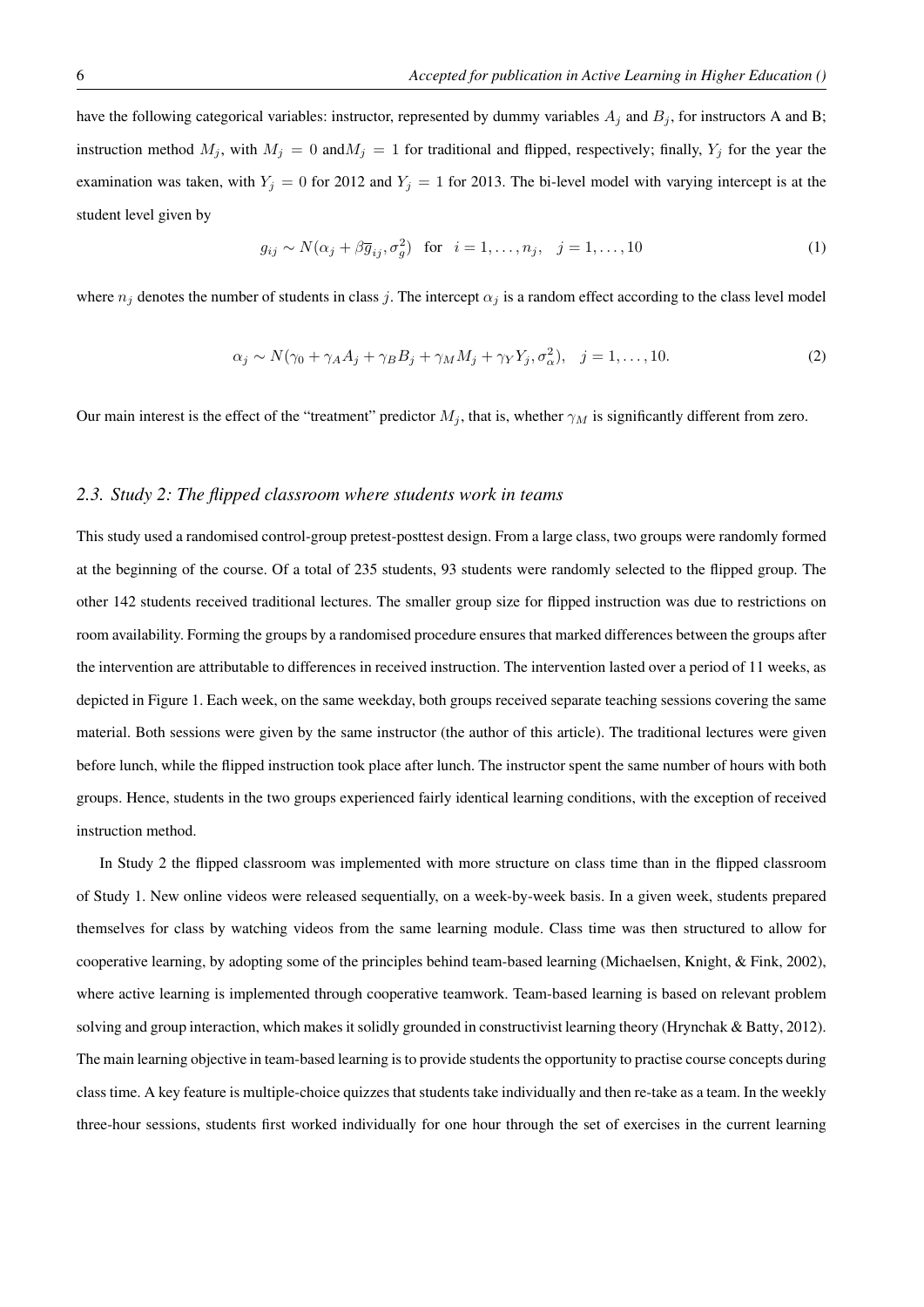

Fig. 1. Study 2: Longitudinal design. Performance measurements at three time points.

module, and then joined their designated team of five to seven students to discuss these exercises during the next hour. Importantly, these teams lasted the whole semester. Each team consisted of 7 or 8 students.

Teamwork consisted of discussing possible solutions to the exercises and agreeing upon common group answers (the exercises were given in multiple-choice format). Many of the exercises were procedural, testing the students for skills in calculation. However, there were also conceptual exercises, which involved no calculations, but required thinking clearly about concepts. These exercises were included to promote open discussions in the teams and help students understand the concepts involved in the calculations. The exercises were similar in nature to the post-test and examination questions. Students in the lecture group also had access to these exercises, but were given exercises from the textbook as (nonmandatory) homework assignments. The textbook exercises were similar to the exercises given in the flipped classroom, with a mix of procedural and conceptual questions. However, the textbook exercises were not in multiple-choice format, but had solutions at the back of the textbook.

In a flipped classroom session, after teamwork, the instructor went briefly through the exercises in plenum to give correct answers and discuss common pitfalls. Each team obtained a score that was kept in a record available for all to see on the online learning platform. These team scores did not influence grading, which was based solely on a final individual examination.

Measurements of performance (i.e., the pre- and post-tests in Figure 1), were administered at the beginning and at the end of the instruction period. Although pretesting is not necessary in randomised designs, they were included for the following reasons. By comparing pretest scores in the two groups we can confirm that the randomisation worked, with the scores being the same in both groups, up to sampling variability. Secondly, in team-based learning teams should be formed that are heterogeneous with respect to age, gender and academic performance. Team formation was partly guided by ensuring that all teams contained students with both low and high pretest scores. Also, pretesting allows testing for interaction between treatment and pretest scores, that is, whether the effect of the flipped classroom on performance might differ for weak versus strong students. Finally, by including pretest scores in the regression model statistical power is increased.

The pre-test measured the general mathematical ability of the students prior to instruction, by including topics and skills covered in secondary education. The post-test differed from the pre-test, covering course topics and skills, that is,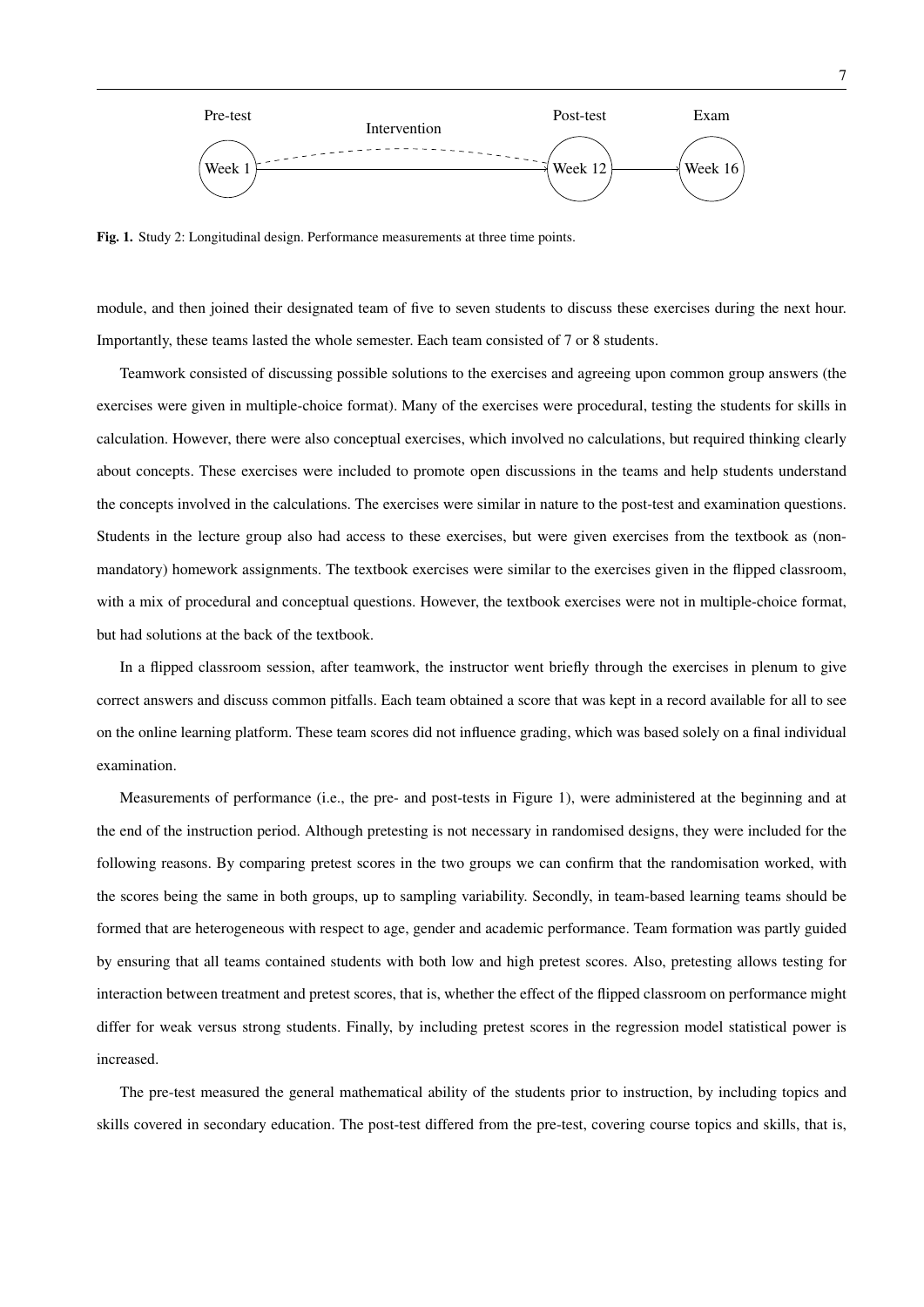the central learning objectives of the course. Hence the post-test covered the same material (and had the approximately the same difficulty level) as the final examination. The examination, taken four weeks after the post-test, was a high-stakes assessment that determined the students grade. The multiple-choice format was employed for all tests. Finally, note that it does not make sense to directly compare scores from the pre-test, post-test and the final examination, since the tests had different levels of difficulty and were taken in different contexts at different time points.

*Data analysis used for study 2* The average effect  $\beta$  of flipped instruction on post-test score *post<sub>i</sub>* may be estimated with the following regression model:

$$
post_i = \alpha + \beta M_i + \gamma pre_i + \delta M_i \cdot pre_i + \epsilon_i. \tag{3}
$$

Here  $M_i$  indicates whether the student received flipped instruction ( $M_i = 1$ ) or traditional lecture ( $M_i = 0$ ). To increase precision in the estimation of  $\beta$  we include the pre-test score  $pre_i$  as a predictor. Also, to allow for the possibility that the treatment effect varies with pre-test scores, we include the interaction term  $M_i \cdot pre_i$ . By substituting  $post_i$  by the exam score  $exam_i$  in the above model, we can similarly estimate the effect of flipped instruction on the final exam.

#### 3. Results

#### *3.1. Study 1*

First, let us investigate visually whether the flipped class was different from the other nine classes that received traditional lectures. In Figure 2 we depict, for each of the ten classes, the mean difference between GPA and grade obtained, together with  $95\%$  confidence intervals. The y-axis measures GPA minus grade obtained on the statistics exam, for each class. These values are largely positive, indicating that it is more difficult to obtain a good grade in statistics than in courses included in the GPA. We also see that the exam in 2013 was somewhat easier than the one in 2012. However, of main interest to us is the flipped class, as indicated by dotted error bars. Students in the flipped instruction class appear to have equal performance to that of students in traditional classes. To test this statistically, the multilevel regression model given by equations 1 and 2 was estimated using the R package nlme (Pinheiro, Bates, DebRoy, Sarkar, & R Core Team, 2013). For the fixed-effects part of the model the estimated effects were  $\gamma_0$  : -2.15 (p-value 0.000),  $\beta$  : 1.45 (p-value 0.000),  $\gamma_M$  : 0.13 (p-value 0.783) and  $\gamma_Y : 0.36$  (p-value 0.104). The instructor effects  $\gamma_A$  and  $\gamma_B$  were estimated at  $-0.07$  and 0.03, respectively. The likelihood ratio test associated with instructor effect yielded a p-value of 0.361. The lack of instructor effect on learning outcome in the traditional lecture format agrees with previous research in (Deslauriers et al., 2011, p. 863).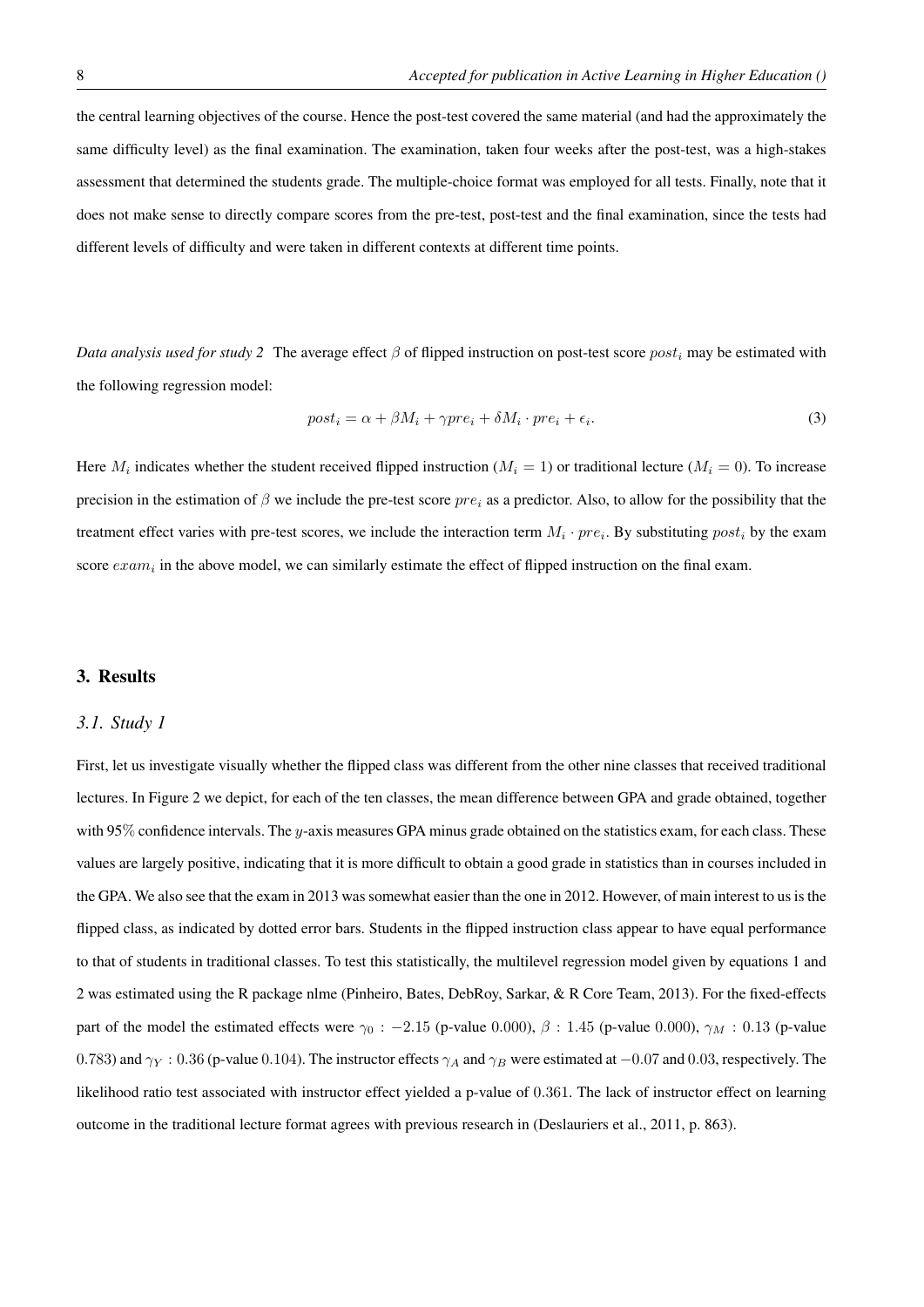

Fig. 2.  $GradePointAverage(GPA) - grade$  obtained in statistics course for ten classes. Error bars depict 95% confidence intervals.

#### *3.2. Study 2*

Test scores on the pre- and post-test and on the exam were measured on a 0-100% scale. First, we depict aggregated scores in the flipped and traditional groups, on the three tests. Figure 3 presents mean values and associated 95% confidence intervals, with missing data excluded. What is of interest is the difference between the two groups in each of the three panels. It does not make sense to compare the scores across panels, since these scores come from three different tests. The pre-test, post-test and exam have different test difficulty, and were taken in different contexts at different time points. In the pre-test the flipped group had a mean score of 62.5% compared to 60.7% in the traditional group. This confirms that the forming of groups was truly random. Statistically, the difference is non-significant, the p-value of the t-test being 0.4574. The difference on the post-test is however significant, with respective mean scores of 63.2% and 50.1% for the flipped and traditional group, with p-value equal to 0.0001. On the examination, the respective scores for the flipped and traditional groups were 64.8% and 54.0%, still significant with a p-value of 0.003.

Figure 3 clearly indicates higher performance in the flipped group relative to the lecture group, and the effect may be estimated with eq. (3). In this study 235 students were involved, with performance measured on three occasions; so with no missing test scores, the cross-sectional time-series data would consist of 705 test scores. Unsurprisingly, not all students participated in all tests, with 119 of the test scores missing. List-wise deletion would result in loss of a substantial amount of data. So, to reduce bias and increase efficiency, multiple imputation with the R package Amelia (Honaker, King, & Blackwell, 2011) was used to handle missing data. Multiple imputations were combined according to standard rules.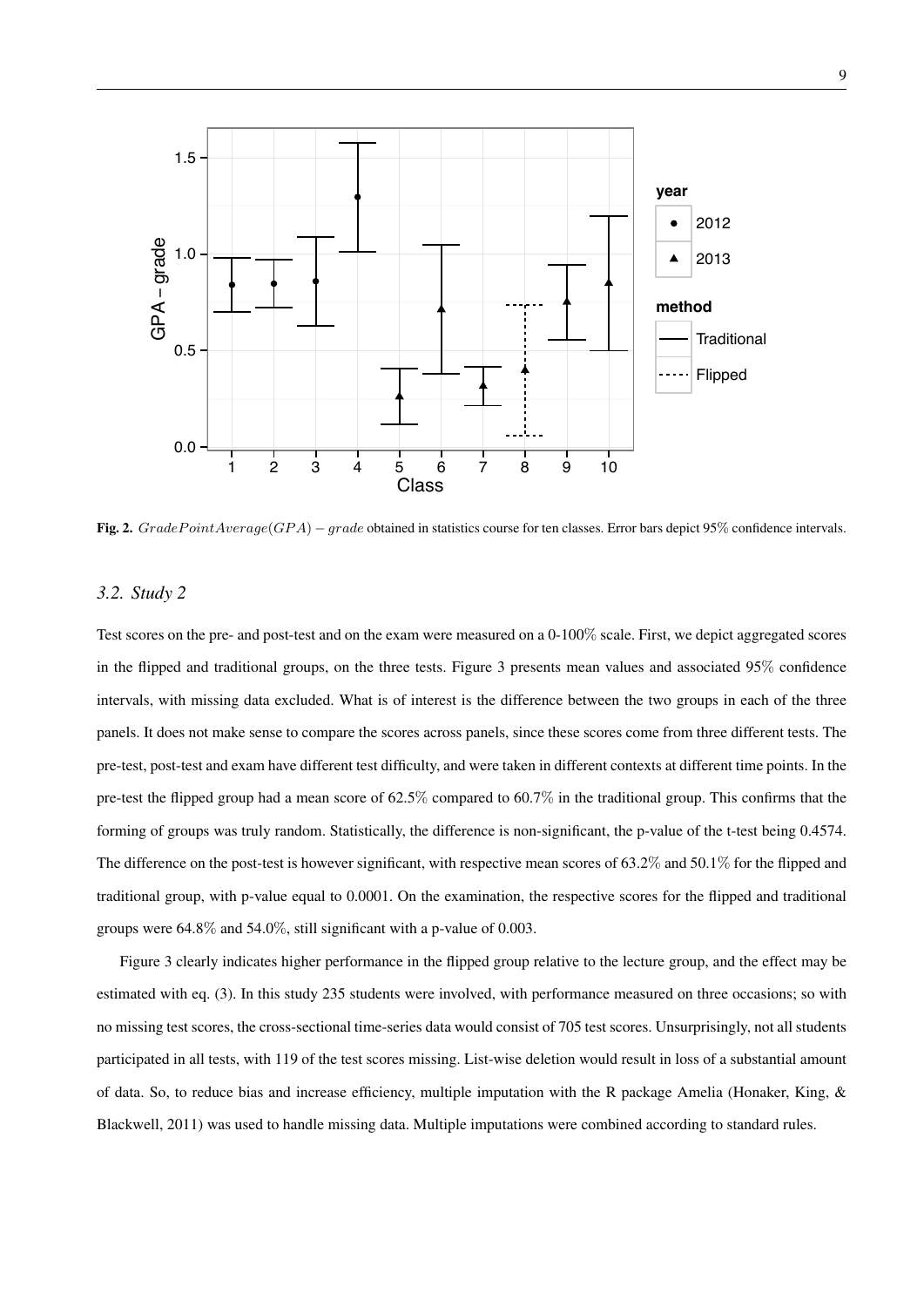

Fig. 3. Percentage score on three performance tests for flipped and traditional groups. Error bars depict 95% confidence intervals.

In estimating the effect of flipped instruction on the post-test scores, we found the interaction parameter  $\delta$  in eq. (3) to be highly insignificant ( $p>0.7$ ). That is, the treatment effect did not vary across pre-test scores. Hence, the interaction term was removed to yield a simplified model:

$$
post_i = \alpha + \beta M_i + \gamma pre_i + \epsilon_i. \tag{4}
$$

The estimates, with standard errors in parentheses, were as follows:  $\hat{\alpha} = 28.3(4.8), \hat{\beta} = 12.1(3.0)$  and  $\hat{\gamma} = 0.36(0.08)$ . The 95% confidence interval for the treatment effect  $\beta$  on post-test scores was (5.7, 18.3).

For the effect of flipped instruction on the final-exam score, the interaction term was again highly insignificant. The estimates for the examination response were  $\hat{\alpha} = 20.4(6.3), \hat{\beta} = 8.9(3.5),$  and  $\hat{\gamma} = 0.56(0.09)$ . The 95% confidence interval for the treatment effect  $\beta$  on exam scores was (1.5, 16.3).

#### 4. Discussion and conclusion

The flipped classroom was compared to the traditional lecture with regard to test and examination scores. Conducted in entrylevel undergraduate courses, the traditional lecture format was the same in both studies. It consisted of traditional lecturing, that is, the transmission of conceptual knowledge and procedural skills. In addition, lectures were also interspersed with active learning elements, where students were asked to spend a few minutes solving exercises to consolidate the knowledge transmitted. The students were asked to solve a set of exercises between lectures as non-mandatory homework.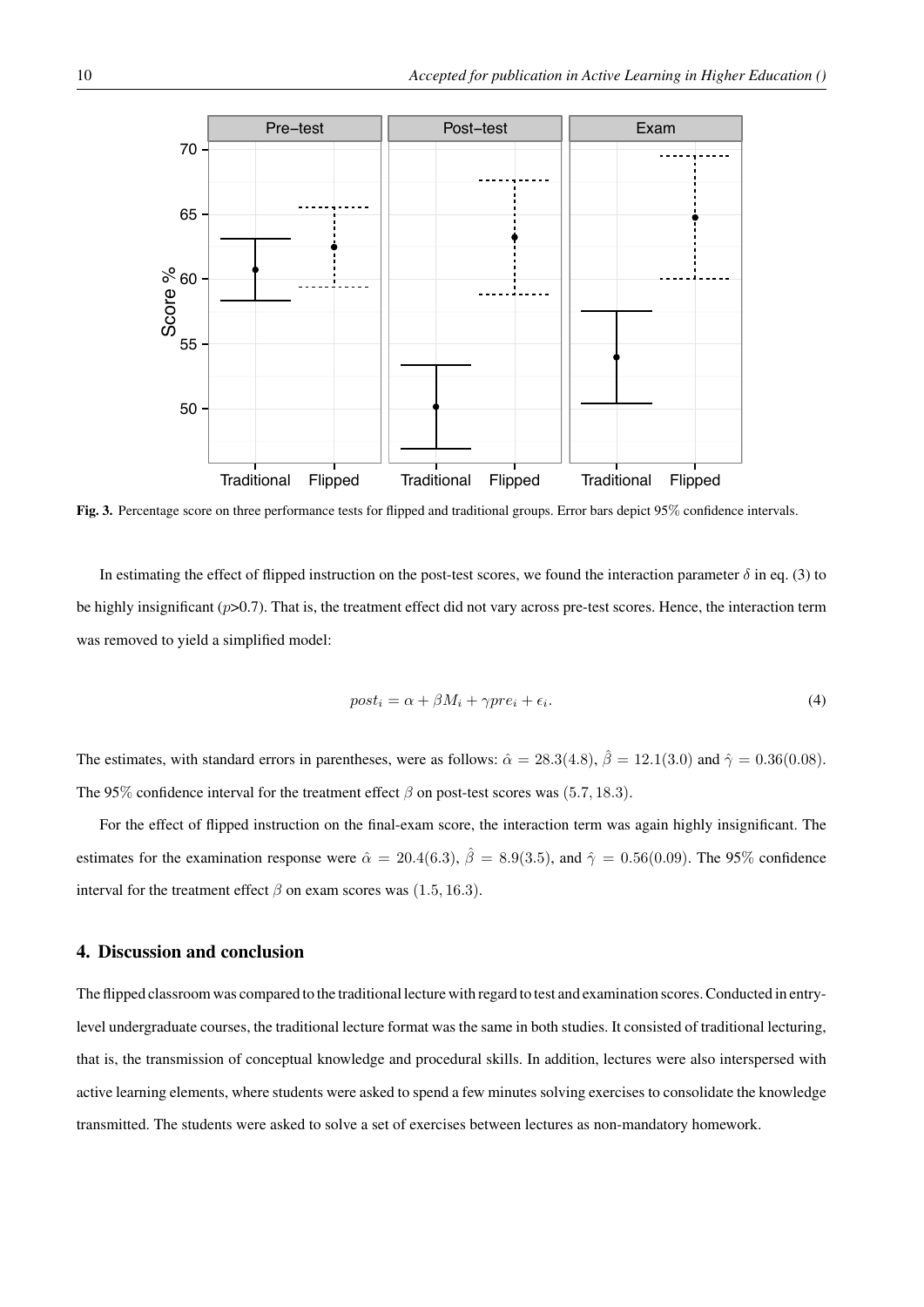How the flipped classroom was implemented differed. In our first study all online material was made available from the beginning of the course. Students worked as individuals (rather than in a group or team) throughout the course. There was a limited amount of peer interaction during class time, with each student getting help and feedback from the instructor mainly on an individual basis. This way of organising the flipped classroom is referred to as the flipped-mastery model (Sams and Bergmann, 2012). Students in the flipped classroom performed as well, but not significantly better, than students following traditional lectures. It was hypothesised that the inclusion of more cooperative learning elements into the flipped classroom might increase learning. Hence, in the second study the flipped classroom was organised with students being asked to work in groups/teams that lasted the whole semester. This was facilitated by sequential delivery of material, week by week. A typical learning session in the flipped classroom first consisted of individual work on a set of exercises, then teamwork on the same set of exercises, with discussions leading to a common team answer to each exercise. At the end of the session the instructor then briefly demonstrated how to solve the exercises. It might be argued that this particular kind of cooperative group work, based on actively answering questions with almost instant feedback, is a powerful learning tool in itself, much more so that the cooperative nature of the work. However, team-based learning (Michaelsen et al., 2002) advocates a particular kind of collaborative work, based on answering questions both individually and in group. The feedback a student receives is first and foremost from fellow students in a group, so learning through instant feedback should be seen as part of a cooperative learning experience.

Study 2 was conducted as a randomised controlled trial in order to detect a potential causal effect of the cooperative flipped classroom relative to the lecture format. A highly significant increase in performance was found, 12 percentage points, in the flipped group relative to the lecture group. This effect was the same for both weak and strong students.

There are some limitations to the findings. The use of experiments to evaluate teaching interventions has limitations, with several potential pitfalls that might threat the value of an experiment (Kember, 2003). There are many ways to implement an innovative teaching method, and many factors might influence its impact. For instance, some instructors might function better with the traditional lecture format than in a flipped classroom. It is therefore not straightforward to generalise from the experiment in Study 2. Another pitfall is the ethical issue of possibly disadvantaging one group of students by letting them be the subject of a different teaching method. The control group received lectures, which is the business-as-usual method of teaching and were not put at a disadvantage relative to previous cohorts or students at other campuses. Another limitation is its restricted operationalisation of performance, by using examination-like tests to measure knowledge of the subject matter. The pre-test, post-test and examination were multiple choice tests composed of items that measured to a large extent procedural knowledge, and to some extent conceptual knowledge. It is clear that academic performance is a multidimensional concept, measured only to some extent by test scores. Other limitations include that the study is discipline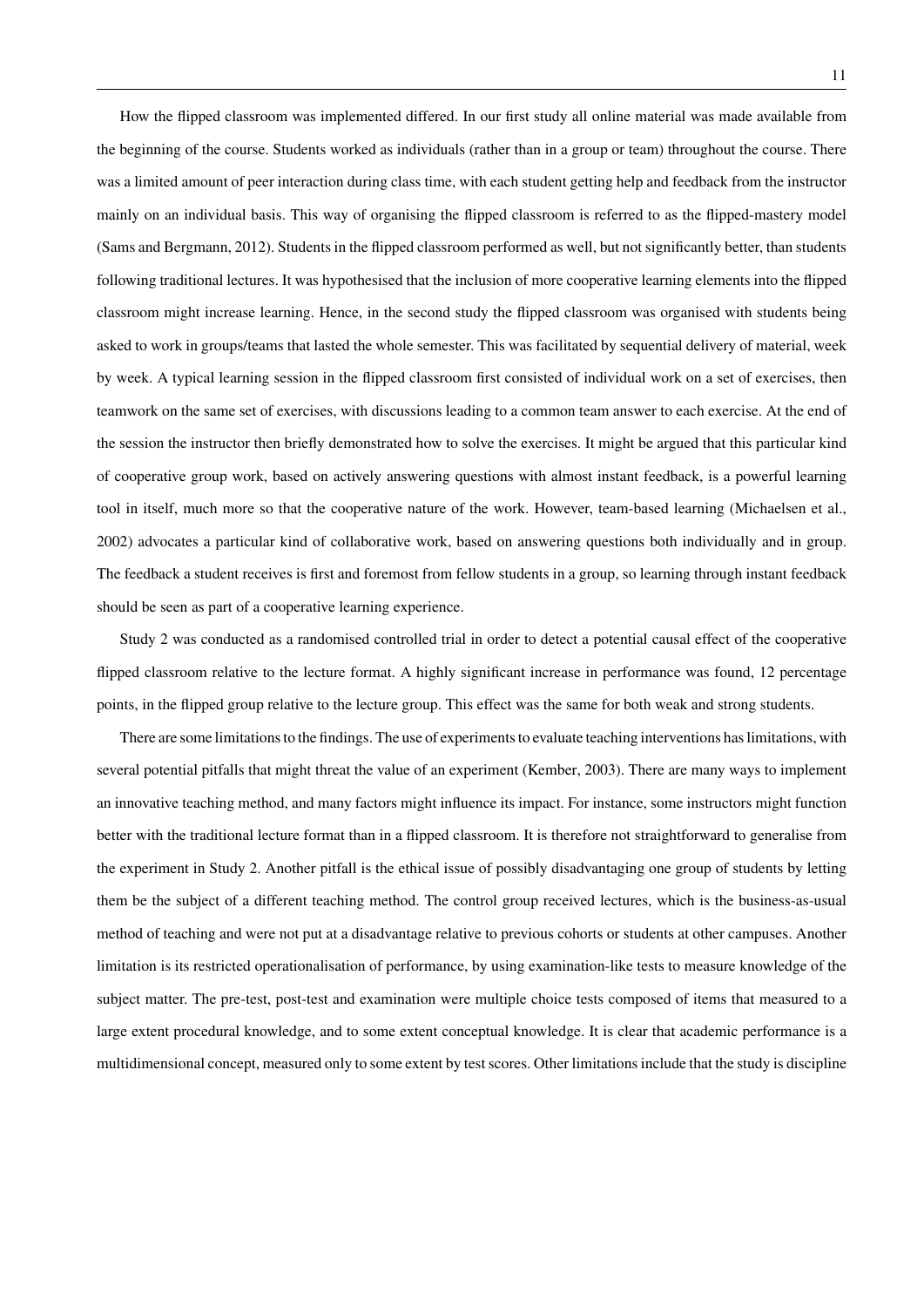specific, limited to undergraduates and that data were gathered from only one institution in only one country. Future work will need to explore this with different levels of students, in different disciplines and in different cultural contexts.

The main conclusion drawn from this study is that the flipped classroom has potential to help students learn more than they do with traditional lectures. In the traditional lecture there is often little room for collaboration between students. The flipped classroom can accommodate a wide variety of active learning elements, including collaboration between students, whether in teams or not. The transmission of knowledge is outsourced to video tutorials, so that hours in the classroom may be organised to encourage and/or facilitate teamwork. In Study 1 the flipped classroom was implemented with little in the way of cooperative learning experiences (students had little interaction with their fellow students), and this did not result in better examination scores than the traditional lecture classes. In Study 2 the way that the flipped classroom was organised was changed, with cooperative learning as a central element. Given the highly significant increase in test and examination score performance over the traditional lecture group, the conclusion is that the flipped classroom implemented with cooperative learning is a more effective teaching method than the traditional lecture-homework format. Further studies are needed, over a variety of flipped classroom implementations, in order to establish best practices for this promising, but still understudied, teaching method.

#### References

- Bergmann, J., & Sams, A. (2012). *Flip Your Classroom: Reach Every Student in Every Class Every Day*. International Society for Technology in Education.
- Bishop, J., & Verleger, M. (2013). Testing the flipped classroom with model-eliciting activities and video lectures in a mid-level undergraduate engineering course. In *Frontiers in Education Conference, 2013 IEEE* (pp. 161–163).
- Bishop, J. L., & Verleger, M. (2013). The flipped classroom: A survey of the research. In *ASEE National Conference Proceedings.* Atlanta, GA.
- Bloom, B. S. (1968). *Learning for mastery.* Regional Education Laboratory for the Carolinas and Virginia.
- Cavanagh, M. (2011). Students experiences of active engagement through cooperative learning activities in lectures. *Active Learning in Higher Education*, *12*(1), 23–33.
- Davies, R. S., Dean, D. L., & Ball, N. (2013, June). Flipping the classroom and instructional technology integration in a college-level information systems spreadsheet course. *Educational Technology Research and Development*, *61*(4), 563–580.
- Deslauriers, L., Schelew, E., & Wieman, C. (2011, May). Improved Learning in a Large-Enrollment Physics Class. *Science*, *332*(6031), 862–864.
- Hassanien, A. (2007). A qualitative student evaluation of group learning in higher education. *Higher Education in Europe*, *32*(2-3), 135–150.